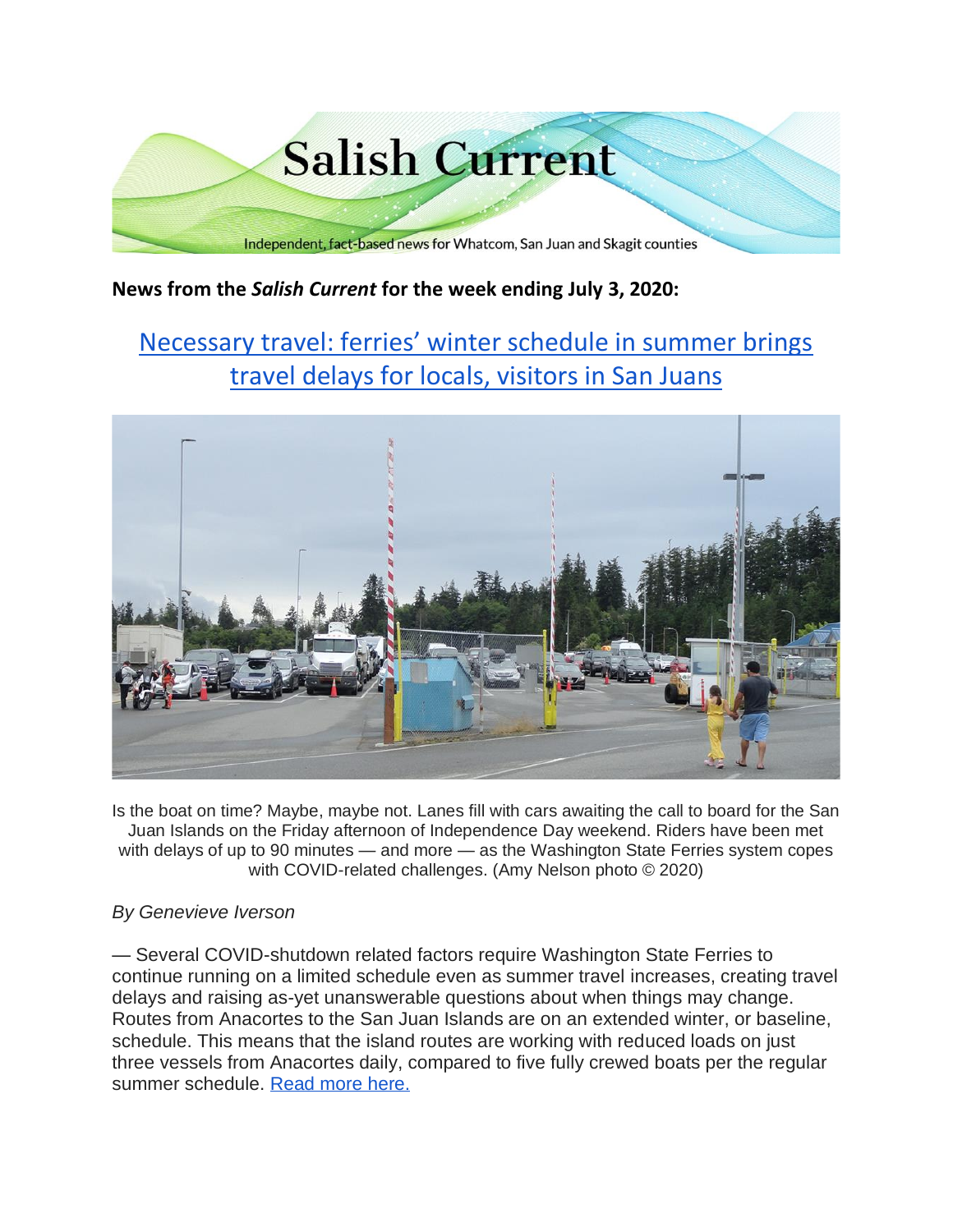*Salish Current* affirms its commitment to work for truth, justice, equality and healing for all people. #SayTheirNames #BlackLivesMatter #NoJusticeNoPeace

\* \* \*

## **News from around the region:**

### **Health & Safety**

- Applications for county phases under the Safe Start plan will be paused for two weeks and all businesses will be required to serve only customers who are wearing facial coverings, according to Governor Jay Inslee. (Bellingham [Herald\)](https://www.bellinghamherald.com/news/coronavirus/article243969172.html)
- Wearing a mask can reduce virus transmission rates by about 75%, according to Whatcom Health Department Director Erika Lautenbach. [\(Bellingham Herald\)](https://www.bellinghamherald.com/news/coronavirus/article243937507.html)

#### **Government**

- The San Juan County Planning Commission will take testimony on the county's proposed marijuana production and processing development regulations on July 17. [\(San Juan County\)](https://www.islandsweekly.com/news/public-hearing-regarding-marijuana-production-and-processing-regulations/)
- League of Women Voter online [candidate forums for](https://sanjuanupdate.com/2020/06/league-of-women-voters-holds-virtual-primary-election-forums-for-san-juan-county-council/) [San Juan County](https://sanjuanupdate.com/2020/06/league-of-women-voters-holds-virtual-primary-election-forums-for-san-juan-county-council/) are scheduled on July 7 and July 8. [Skagit County forums](https://www.goskagit.com/news/local_news/league-of-women-voters-holding-candidate-forums/article_27461b13-6778-5f41-8ac3-aa0669bc3c72.html) and Whatcom County [LWV forums](https://www.lwvbellinghamwhatcom.org/) are scheduled to be online July 15.
- July 6, 1 and 7 PM, Bellingham City Council agenda items of possible interest: \* A public hearing (7 PM) on a proposed ballot measure in November 2020 to extend for 10 years a sales and use tax of two-tenths of one percent (0.002) to fund the following projects in the City's adopted Six-Year Transportation Improvement Program: Annual Street Pavement Resurfacing Program; Nonmotorized Transportation Improvements; and Climate Action Plan & Whatcom Transportation Authority Transit Plan Improvements. [22686](https://meetings.cob.org/Documents/ViewDocument/Agenda%20Bill%2022686.pdf?meetingId=2259&documentType=Agenda&itemId=15043&publishId=16337&isSection=false)

\* Authorize amending the City's 2019-2020 biennial budget by disbursing the \$2.7 million CARES Act funding: \$500,000 on grants for businesses in Bellingham's commercial core, \$200,000 on grants for childcare providers, \$200,000 to address food security issues, and \$500,000 for the Drop-in Center, with the remaining \$1.3 million to reimburse expenditures related to COVID-19 response. [22691](https://meetings.cob.org/Documents/ViewDocument/Agenda%20Bill%2022691.pdf?meetingId=2259&documentType=Agenda&itemId=15044&publishId=16329&isSection=false)

\* To participate in City of Bellingham Council meetings, [click here.](https://meetings.cob.org/Meetings/ViewMeeting?id=2266&doctype=1)

• July 7, 6 PM, Whatcom County Council agenda items of possible interest: \* Approve a contract between Whatcom County and the Washington State Military Department for a \$400,725 federal Operation Stonegarden grant for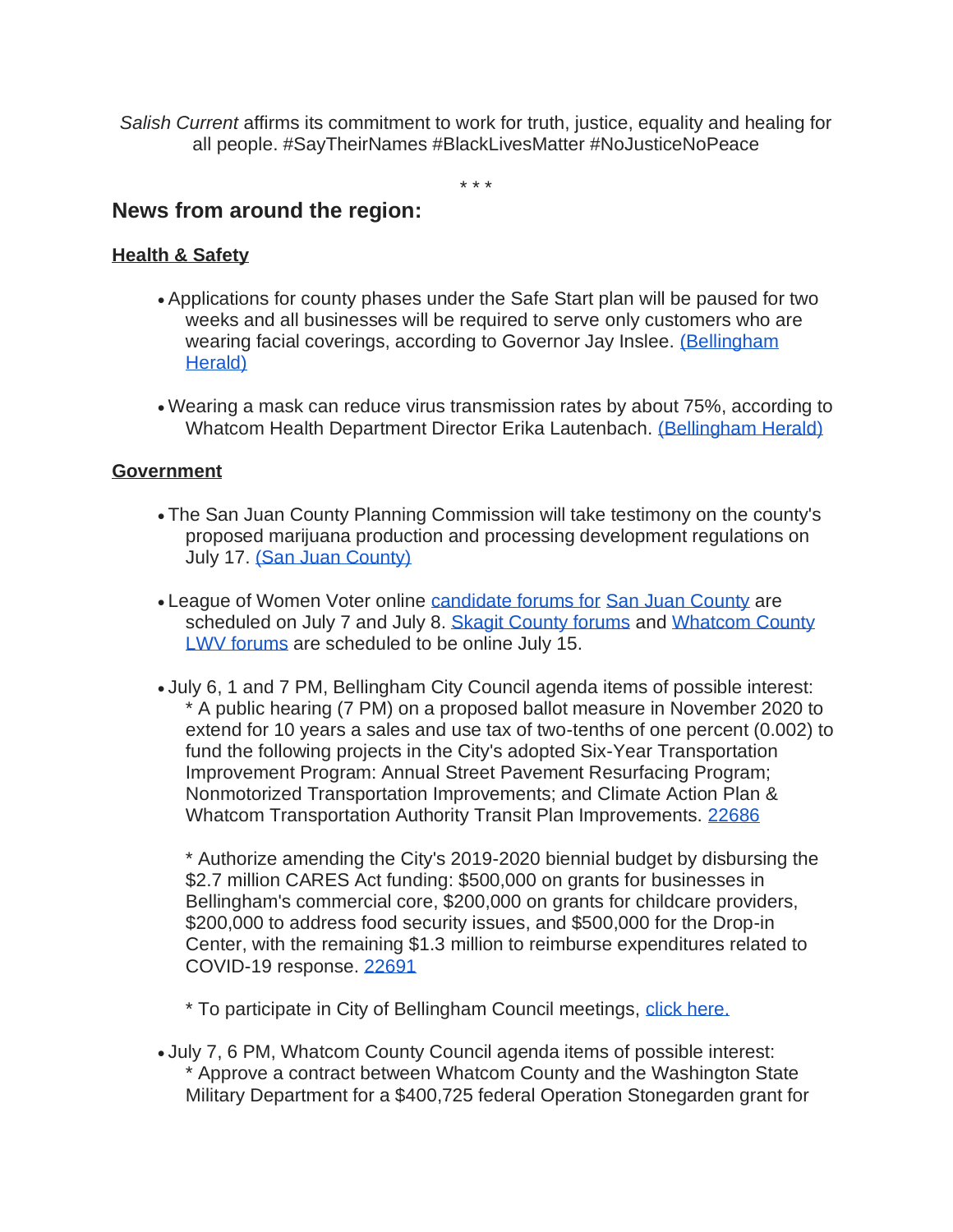the sheriff's department to secure the international border. [AB2020-269](https://whatcom.legistar.com/View.ashx?M=F&ID=8643487&GUID=76718634-6147-431B-A457-A744831F81D5)

\* Authorize amending an agreement with the Washington State Department of Health for support of the Pollution Identification and Correction program to include an additional grant of \$447,732 for a total amended contract amount of \$1,047,732. [AB2020-271](https://whatcom.legistar.com/View.ashx?M=F&ID=8643482&GUID=85D8BD75-C562-497E-A74F-7833E138DD3D)

\* Authorize a bid award of \$644,554.61 and contract with Boss Construction, Inc. for the Swift Creek Channel Excavation and Oat Coles North Repository Development project. [AB2020-273](https://whatcom.legistar.com/View.ashx?M=F&ID=8643486&GUID=041C2CB1-5FFD-4269-A4B9-8FC14A95F7B0)

\* To participate in Whatcom County Council meetings, [click here.](http://www.whatcomcounty.us/3415/Participate-in-Virtual-Council-Meetings)

#### **Nature**

- The Port of Vancouver's expansion at Roberts Bank Terminal 2 has been described as making the Fraser River a "parking lot," threatening salmon, southern resident killer whales and an Indigenous way of life. [\(The Narwhal\)](https://thenarwhal.ca/roberts-bank-terminal-2-threats-fraser-river-salmon-killer-whales/)
- Bellingham's Squalicum Creek construction will begin in mid-July to address quality and habitat problems created by Bug Lake, a man-made gravel borrow pit. [\(City of Bellingham/Whatcom Talk\)](https://www.whatcomtalk.com/2020/07/01/construction-of-squalicum-creek-water-quality-and-habitat-improvement-project-begins-soon/)
- The Washington Department of Agriculture is setting out 600 traps around Blaine, Custer and Bellingham in forested areas to trap invasive Asian giant hornets. [\(Associated Press\)](https://www.seattletimes.com/seattle-news/washington-state-begins-trapping-for-asian-giant-hornets/?utm_source=referral&utm_medium=mobile-app&utm_campaign=ios)
- Members of L and K pods returned this week but the absence of the Southern Resident whales can be traced to the lack of salmon prey. (Puget Sound [Institute\)](https://www.pugetsoundinstitute.org/2020/07/absent-orcas-most-of-the-whales-simply-are-not-around-to-be-counted-at-this-time/)

#### **Business**

- Canadian visitors in 2018 spent \$140 million --11.5% of Whatcom County's taxable retail sales, according to an updated Border Policy Research Institute report. [\(Bellingham Herald\)](https://www.bellinghamherald.com/news/local/article243833967.html)
- Skagit County commissioners passed an ordinance creating a Tourism Promotion Area funded by a \$2-per-night room tax on large hotels. (Skagit [Valley Herald/paywall\)](https://www.goskagit.com/news/local_news/tourism-promotion-area-gets-go-ahead/article_26d2061c-6940-5626-841a-1a68ffd30483.html)
- The city of Ferndale's lodging tax supports projects encouraging tourism and cultural activities, and applications for the 2021 Lodging Tax Grants are now being accepted. [\(My Ferndale News\)](https://myferndalenews.com/money-is-available-for-ideas-that-will-bring-visitors-back-to-ferndale-in-2021_104512/)